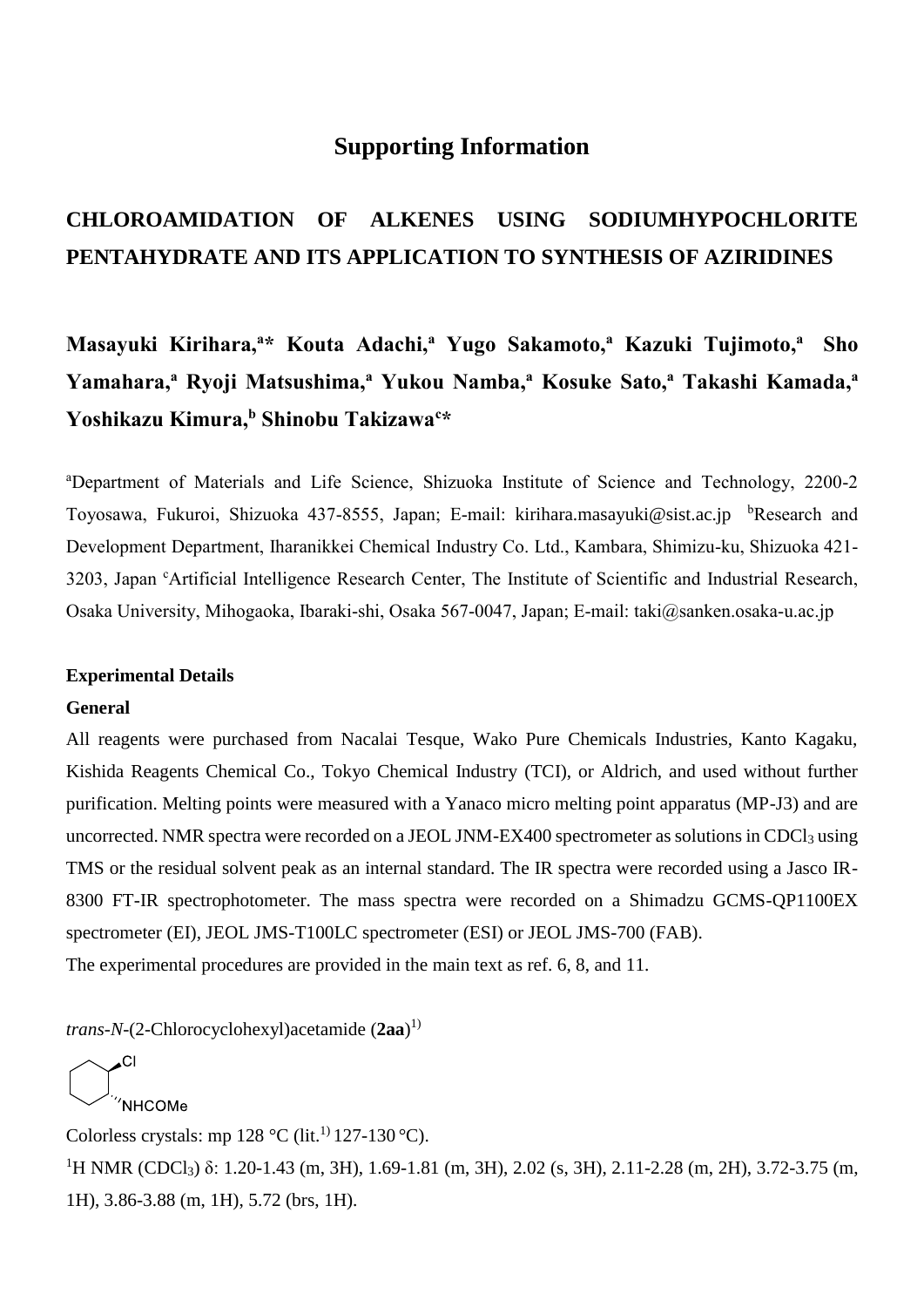<sup>13</sup>C NMR (CDCl<sub>3</sub>) δ: 23.5, 24.1, 25.4, 32.8, 36.0, 55.0, 62.5, 169.7.

*trans-N*-(2-Chlorocyclohexyl)pivalamide (**2ab**) 2)

$$
\text{C}^{\text{Cl}}_{\text{NHCOtBu}}
$$

Colorless crystals: mp  $149 \text{ °C}$  (lit.<sup>2)</sup> 150 °C).

<sup>1</sup>H NMR (CDCl<sub>3</sub>) δ: 1.21 (s, 9H), 1.24-1.48 (m, 2H), 1.67-1.82 (m, 2H), 2.14-2.21 (m, 2H), 2.23-2.29 (m, 2H), 3.74-3.86 (m, 2H), 5.64 (brs, 1H).

<sup>13</sup>C NMR (CDCl<sub>3</sub>) δ: 24.1, 25.4, 27.5, 32.6, 36.1, 38.7, 55.0, 62.6, 178.0.

*trans-N-*(2-Chlorocyclohexyl)propionamide (**2ac**) 1)

$$
\bigodot\nolimits^{Cl}_{\text{'NHCOE}}
$$

Colorless crystals: mp  $120 °C$  (lit.<sup>1)</sup> 118-119 °C).

<sup>1</sup>H NMR (CDCl<sub>3</sub>) δ: 1.19 (t, *J* = 7.2 Hz, 3H), 1.21-1.44 (m, 3H), 1.67-1.79 (m, 3H), 2.17-2.24 (m, 4H), 3.74 (dd, *J* = 10.6, 4.2 Hz, 1H), 3.90-3.82 (m, 1H), 5.44 (brs, 1H). <sup>13</sup>C NMR (CDCl<sub>3</sub>) δ: 9.9, 24.2, 25.4, 29.9, 32.8, 36.1, 54.9, 62.6, 173.4.

*trans-N-*(2-Chlorocyclohexyl)-2-methylpropanamide (**2ad**)

.CI **NHCOIPr** 

Colorless crystals: mp 117 °C.

<sup>1</sup>H NMR (CDCl<sub>3</sub>) δ: 1.17 (t, 6H, *J* = 6.5 Hz), 1.20-1.46 (m, 2H), 1.69-1.81 (m, 4H), 2.15-2.38 (m, 3H),

3.75-3.85 (m, 2H), 5.53 (brs, 1H).

<sup>13</sup>C NMR (CDCl<sub>3</sub>) δ: 19.5, 19.7, 24.2, 25.5, 32.8, 35.9, 36.1, 54.8, 62.6, 176.6.

IR (CHCl<sub>3</sub>) cm<sup>-1</sup>: 672, 751, 1208, 1428, 1516, 1670, 2399, 3010.

HRMS (ESI)  $C_{10}H_{18}CINONa^+$  calcd for m/z 226.0969 (M+Na)<sup>+</sup>, found 226.0972.

*trans-N-*(2-Chlorocyclohexyl)butanamide (**2ae**)

CI NHCOPr<sup></sup>

Colorless crystals: mp 89 °C.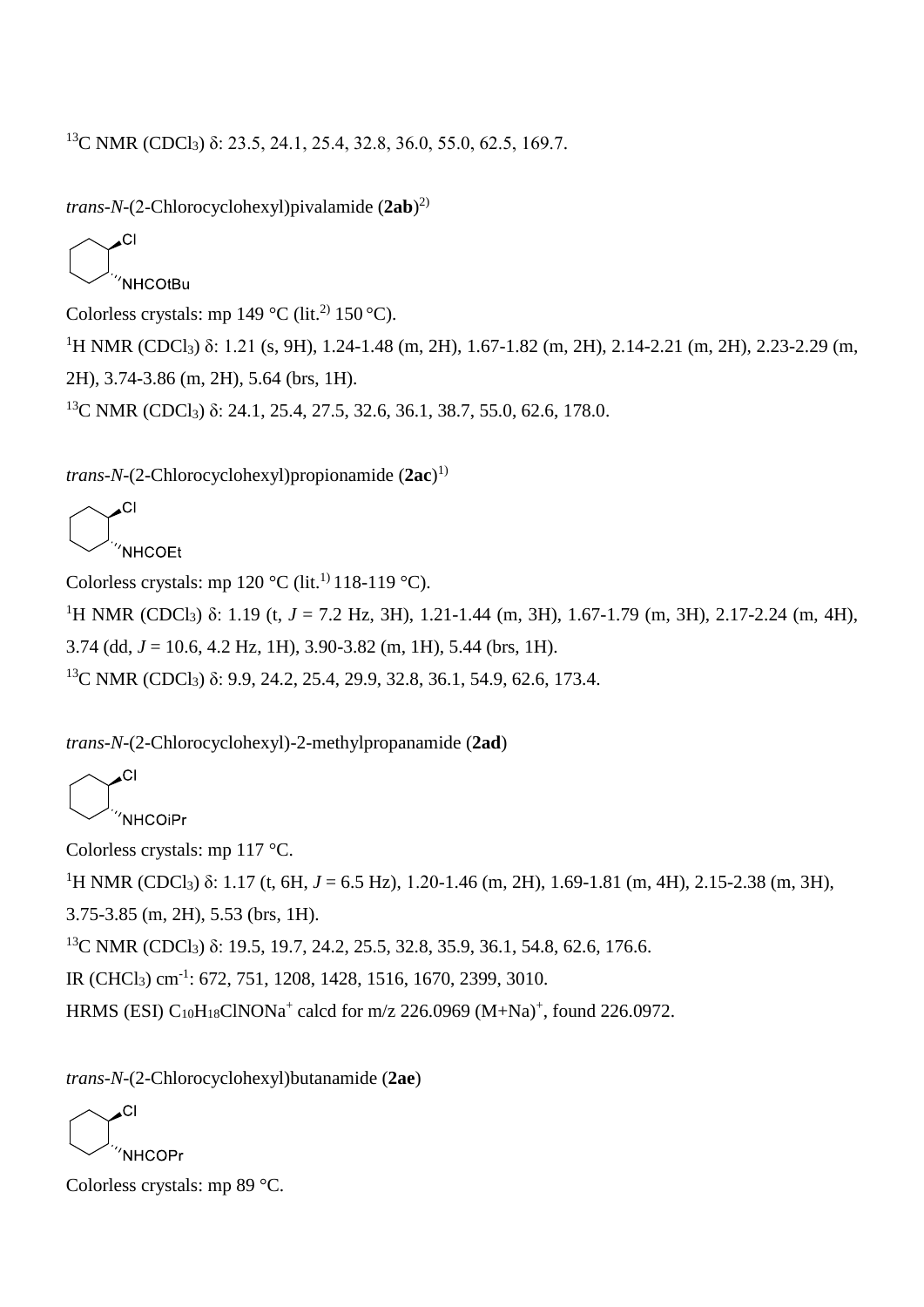<sup>1</sup>H NMR (CDCl<sub>3</sub>) δ: 0.96 (t, 3H, *J* = 7.3 Hz), 1.19-1.47, (m, 4H), 1.63-1.82 (m, 4H), 2.15-2.28 (m, 4H), 3.69-3.76 (m, 1H), 3.83-3.90 (m, 1H), 5.49 (brs, 1H). <sup>13</sup>C NMR (CDCl<sub>3</sub>) δ: 13.6, 19.2, 24.2, 25.4, 32.8, 36.0, 38.9, 54.9, 62.5, 172.6. IR (CHCl<sub>3</sub>) cm<sup>-1</sup>: 664, 747, 1212, 1512, 1661, 2399, 2943, 3010. HRMS (ESI)  $C_{10}H_{18}CINONa^+$  calcd for 226.0969 m/z  $(M+Na)^+$ , found 226.0970.

*trans-N-*(2-Chlorocyclohexyl)benzamide (**2af**) 1)

**NHCOPh** 

Colorless crystals: mp  $140^{\circ}$ C (lit.<sup>1)</sup> 140-141 <sup>o</sup>C).

<sup>1</sup>H NMR (CDCl<sub>3</sub>) δ: 1.30-1.42 (m, 2H), 1.48-1.88 (m, 4H), 2.17-2.37 (m, 2H), 3.85-3.90 (m, 1H),

4.01-4.10 (m, 1H), 6.16 (brs, 1H), 7.42-7.53 (m, 3H), 7.77-7.80 (m, 2H).

<sup>13</sup>C NMR (CDCl<sub>3</sub>) δ: 24.2, 25.5, 32.8, 36.2, 55.7, 62.6, 127.0, 128.6, 131.5, 134.8, 167.3.

(1*R*\*,2*S*\*,3*R*\*)-2-Chloro-3-pivalamidocyclohexyl benzoate (**2bb**)

**OBz** .CI 'NHCOtBu

Colorless crystals: mp 200-204 °C.

<sup>1</sup>H NMR (CDCl<sub>3</sub>) δ: 1.23 (s, 9H), 1.63-1.81 (m, 4H), 2.13-2.21 (m, 1H), 2.23-2.31 (m, 1H), 4.17 (dd, *J* = 10.0, 2.8 Hz, 1H), 4.30-4.38 (m, 1H), 5.56-5.57 (m, 1H), 5.80 (brs, 1H), 7.44-7.48 (m, 2H), 7.56-7.60 (m, 1H), 8.09-8.11 (m, 2H).

Relative stereochemistry of 2bb was determined by the coupling constants of <sup>1</sup>H NMR as shown below.



It is not clear why the reaction proceeded regio- and stereoselectively. Corey et al. reported that the similar  $\alpha$ -bromoamide was produced from the reaction of 1b with CH<sub>3</sub>CONHBr in CH<sub>3</sub>CN.<sup>3)</sup> <sup>13</sup>C NMR(CDCl<sub>3</sub>) δ: 19.1, 27.4, 29.4, 31.6, 38.7, 51.9, 62.7, 72.5, 128.4, 129.7, 133.1, 134.0, 165.6, 178.3. IR (CHCl3) cm-1 : 714, 1104, 1269, 1525, 1631, 1718, 2957, 3350.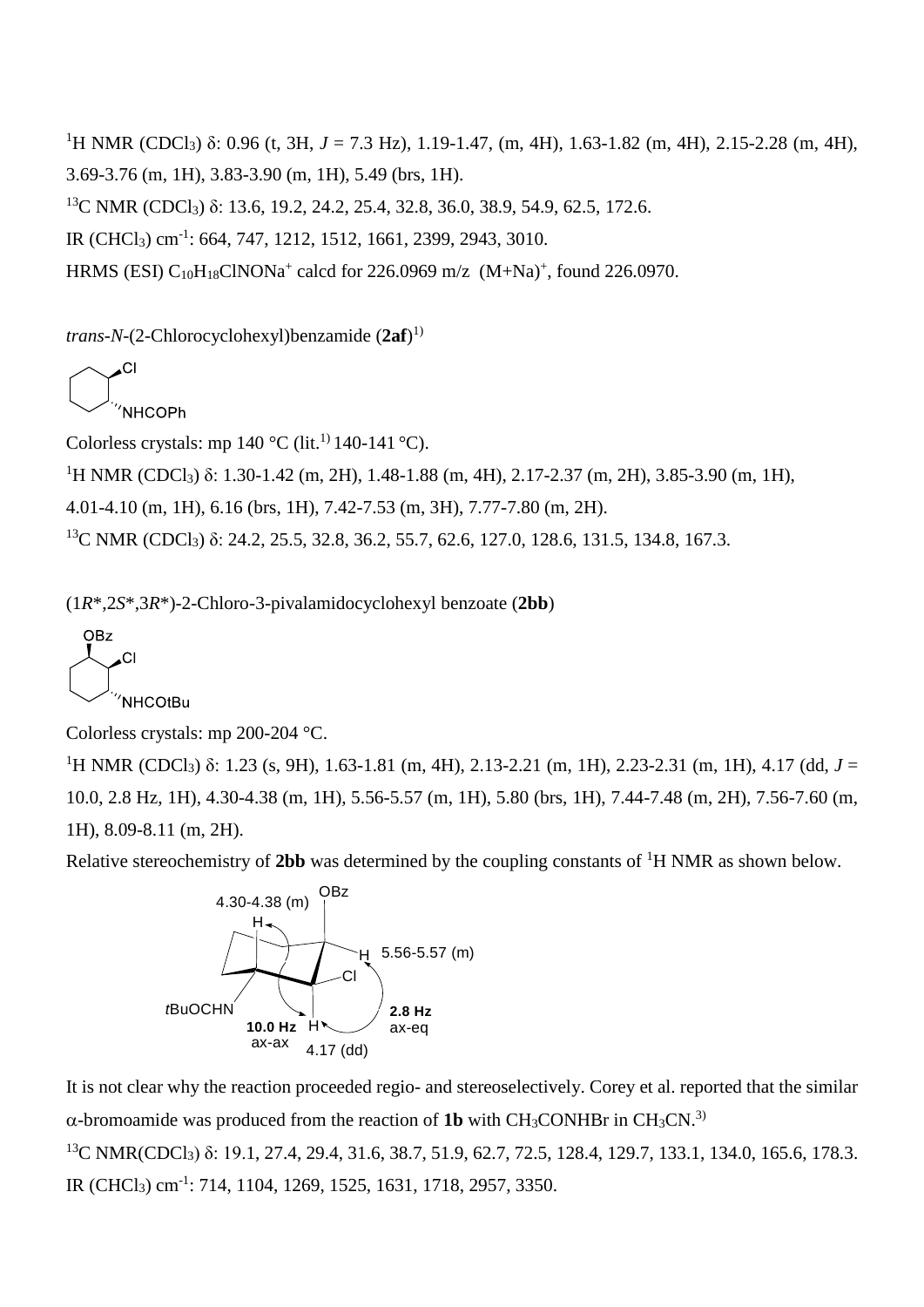HRMS (ESI)  $C_{18}H_{24}CINO_3Na^+$  calcd for 360.1337 m/z  $(M+Na)^+$ , found 360.1336.

*trans-N-*(2-Chlorocyclooctyl)acetamide (**2ca**)

 $'$ NHCOCH<sub>3</sub>

Pale yellow oil.

<sup>1</sup>H NMR (CDCl<sub>3</sub>) δ: 1.14-1.71 (m, 9H), 1.89-2.01 (m, 3H), 1.87 (s, 3H), 3.85 (m, 1H), 4.12-4.16 (m, 1H), 6.19 (brs, 1H).

<sup>13</sup>C NMR (CDCl<sub>3</sub>) δ: 22.8, 22.9, 23.2, 28.3, 30.1, 32.2, 33.7, 49.1, 62.7, 169.0.

IR (neat) cm-1 : 746, 1108, 1284, 1372, 1415, 1542, 1646, 2933, 3238.

HRMS (ESI) calcd for  $C_{10}H_{18}CINONa^+$  m/z 226.0969 (M+Na)<sup>+</sup>, found 226.0970.

*trans-N-*(2-Chlorocyclootyl)pivalamide (**2cb**)

C  $NHCO$ t $Bu$ 

Colorless oil.

<sup>1</sup>H NMR (CDCl<sub>3</sub>) δ: 1.17 (s, 9H), 1.47-1.61 (m, 2H), 1.70-1.84 (m, 4H), 1.98-2.27 (m, 6H), 3.90-3.93 (m,

1H), 4.19-4.28 (m, 1H), 5.54 (brs, 1H).

<sup>13</sup>C NMR (CDCl<sub>3</sub>) δ: 22.9, 27.5, 28.8, 30.6, 32.4, 33.9, 38.5, 49.0, 62.7, 177.2.

IR (neat) cm-1 : 667, 1009, 1202, 1368, 1466, 1525, 1639, 2938, 3343.

HRMS (ESI)  $C_{13}H_{24}CINONa^+$  calcd for m/z 268.1439 (M+Na)<sup>+</sup>, found 268.1439.

*N-*[1-(Chloromethyl)-3-phenylpropyl]acetamide (**2da**)

A Markovnikov-type product **2da** was obtained. The chemical shifts of terminal protons (3.63 and 3.72) suggested that the terminal carbon is bonded to chlorine atom.

NHCOCH<sub>3</sub> CI Dh'

Colorless crystals: mp 61 °C.

<sup>1</sup>H NMR (CDCl<sub>3</sub>) δ: 1.92 (q, 2H, *J* = 7.3 Hz), 1.97 (s, 3H), 2.64-2.68 (m, 2H), 3.63 (dd, *J* =11.5, 3.6 Hz, 1H), 3.72 (dd, *J* = 11.5, 3.6 Hz, 1H), 4.23-4.27 (m ,1H), 5.88 (brs, 1H), 7.17-7.23 (m, 5H). <sup>13</sup>C NMR (CDCl<sub>3</sub>) δ: 23.2, 32.1, 33.3, 48.1, 49.0, 126.1, 128.2, 128.4, 140.9, 169.8. IR (CHCl<sub>3</sub>) cm<sup>-1</sup>: 703, 1105, 1281, 1372, 1432, 1543, 1650, 3057, 3279.

HRMS (ESI)  $C_{12}H_{16}CINONa^+$  calcd for 248.0813 m/z (M+Na)<sup>+</sup>, found 248.0805.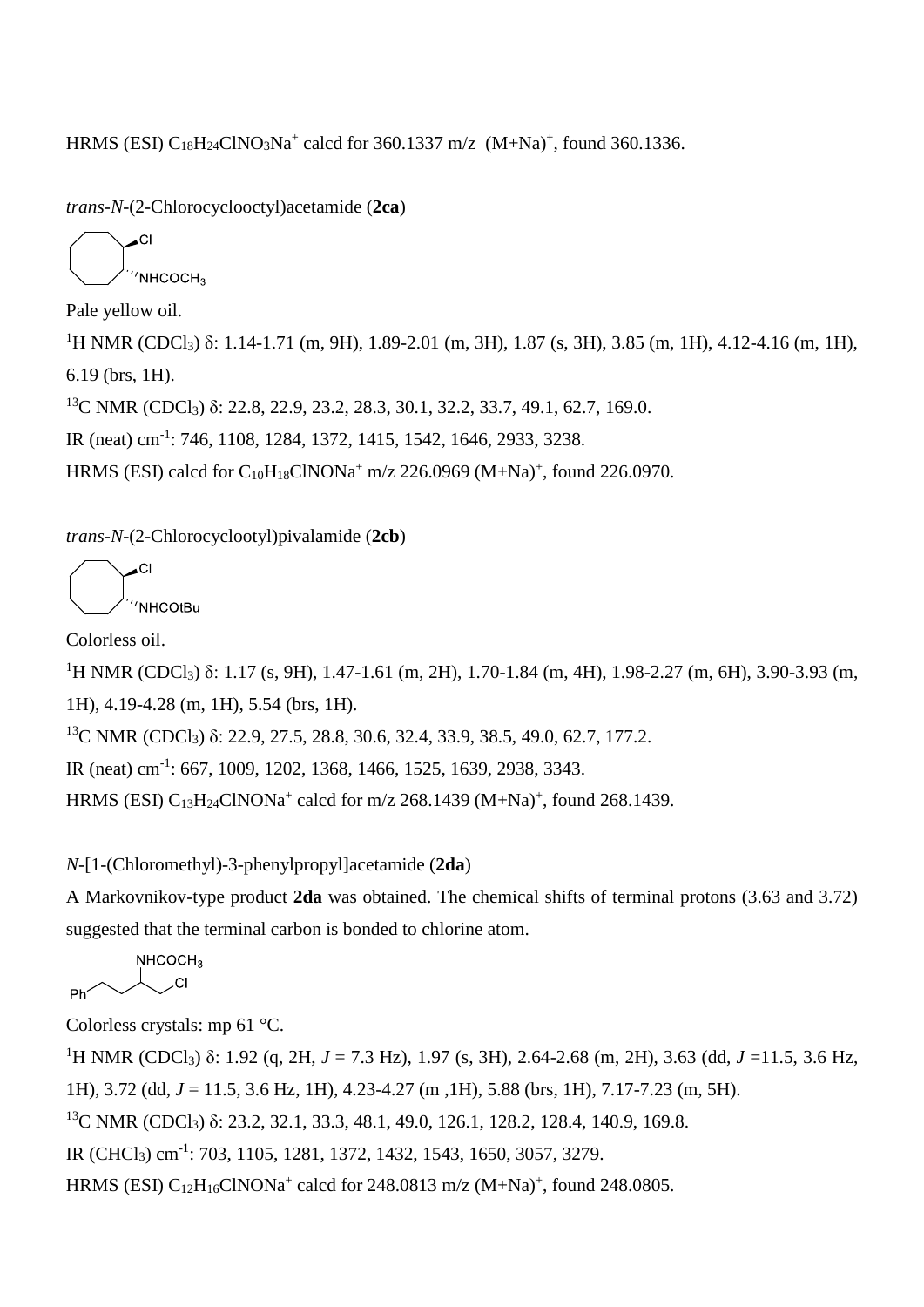*N-*[1-(Chloromethyl)-3-phenylpropyl)pivalamide (**2db**)

A Markovnikov-type product **2db** was obtained. The chemical shifts of terminal protons (3.60-3.73) suggested that the terminal carbon is bonded to chlorine atom.

$$
\begin{array}{c}\n\mathsf{NHCO} \mathsf{tBu} \\
\hline\n\mathsf{Ph} & \mathsf{Cl}\n\end{array}
$$

Colorless crystals: mp 55-61 °C

 $^{1}$ H NMR (CDCl<sub>3</sub>) δ: 1.17 (s, 9H), 1.92-194 (m, 2H), 2.63-2.71 (m, 2H), 3.60-3.73 (m, 2H), 4.23-4.28 (m, 1H), 5.76 (brs, 1H), 7.18-7.33 (m, 5H).

<sup>13</sup>C NMR (CDCl<sub>3</sub>) δ: 27.4, 33.4, 38.7, 48.2, 66.9, 70.5, 126.1, 128.2, 128.5, 141.0, 178.1.

IR (CHCl<sub>3</sub>) cm<sup>-1</sup>: 746, 1033, 1206, 1525, 1639, 2961, 3339.

HRMS (ESI)  $C_{15}H_{22}ClONa^{+}$  calcd for m/z 290.1288 (M+Na)<sup>+</sup>, found 290.1274.

9-Acetylamino-10-chlorodecyl benzoate (**2ea**)

A Markovnikov-type product **2ea** was obtained. The chemical shifts of terminal protons (3.58-3.70) suggested that the terminal carbon is bonded to chlorine atom.

BzO  $NHCOCH<sub>3</sub>$ 

Colorless oil.

<sup>1</sup>H NMR (CDCl<sub>3</sub>) δ: 1.32-1.75 (m, 15H), 2.01 (s, 3H), 3.58-3.70 (m, 2H), 4.29-4.32 (m, 2H), 6.17 (brs, 1H), 7.41-7.45 (m, 2H), 7.52-7.74 (m, 1H), 8.03-8.04 (m, 2H).

<sup>13</sup>C NMR (CDCl<sub>3</sub>) δ: 23.0, 25.5, 28.4, 28.7, 28.9, 29.0, 31.4, 47.8, 49.2, 60.1, 64.8, 128.1, 129.3, 130.2, 132.6, 166.5, 169.7.

IR (neat) cm-1 : 757, 1115, 1281, 1379, 1446, 1536, 1646, 1714, 2930, 3276.

HRMS (ESI)  $C_{19}H_{28}CINO_3Na^+$  calcd for m/z 376.1650 (M+Na)<sup>+</sup>, found 376.1637.

10-Chloro-9-pivalaminodecyl benzoate (**2eb**)

A Markovnikov-type product **2eb** was obtained. The chemical shifts of terminal protons (3.61 and 3.71) suggested that the terminal carbon is bonded to chlorine atom.

$$
BZO \qquad \qquad \text{CII}
$$

Colorless oil.

<sup>1</sup>H NMR (CDCl<sub>3</sub>) δ: 1.20 (s, 9H), 1.32-1.42 (m, 12H), 1.52-1.63 (m, 2H), 1.69-1.79 (m, 3H), 3.61 (d, *J* = 3.7 Hz, 1H), 3.71 (d, *J* = 3.7 Hz, 1H), 5.70 (brs, 1H), 7.42-7.46 (m, 2H), 7.53-7.55 (m, 1H), 8.03-8.05 (m, 2H).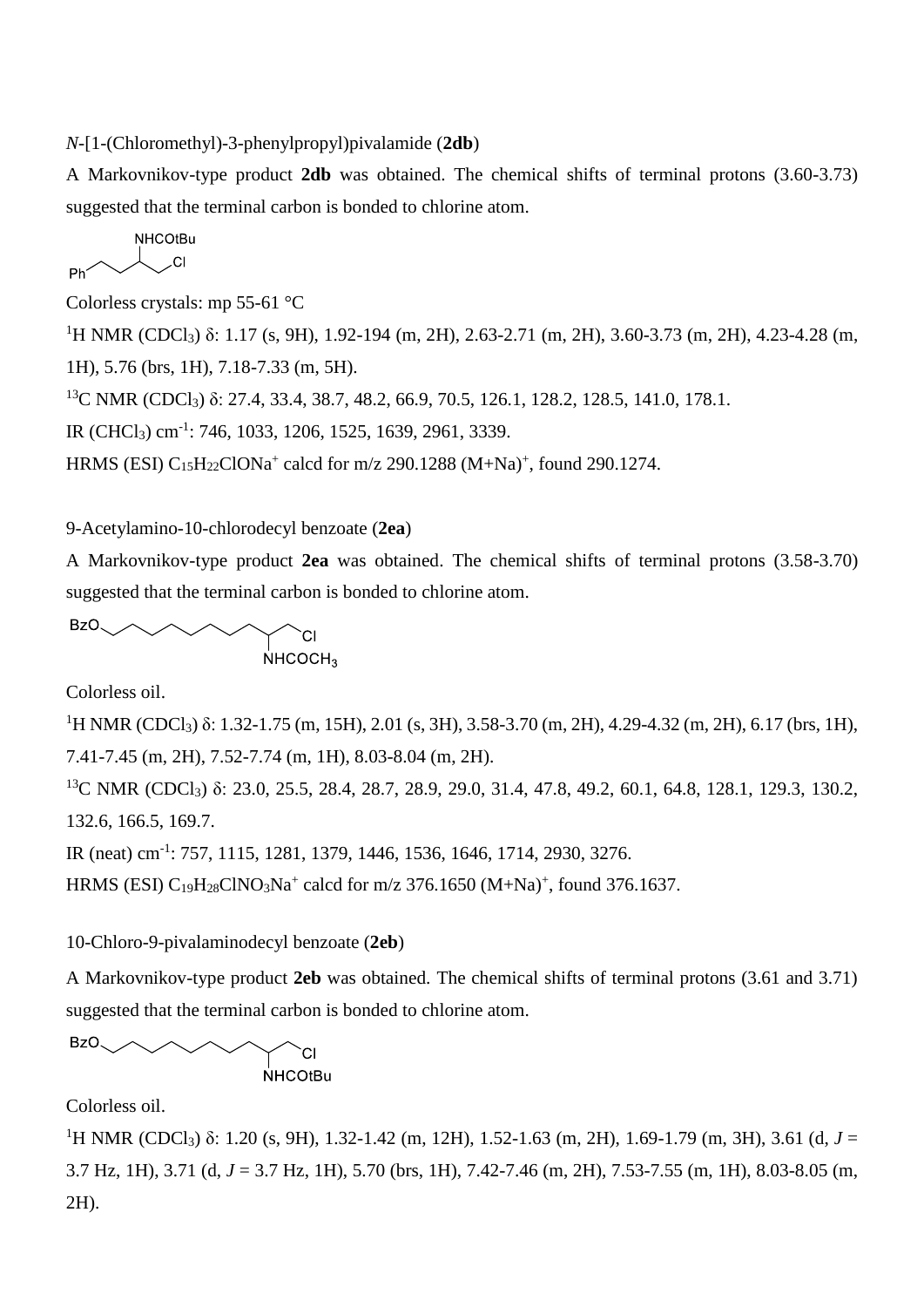<sup>13</sup>C NMR (CDCl<sub>3</sub>) δ: 25.8, 25.9, 27.4, 28.6, 29.1, 31.6, 38.7, 48.3, 48.8, 65.0, 65.3, 66.9, 128.2, 129.4, 130.4, 132.7, 166.6, 178.0.

IR (neat) cm-1 : 718, 1120, 1277, 14.54, 1525, 1650, 1718, 2934, 3390.

HRMS (ESI)  $C_{22}H_{34}NO_3Na^+$  calcd for m/z 418.2119 (M+Na)<sup>+</sup>, found 418.2111.

*N*-[2-Chloro-2-(triphenylsilyl)ethyl]acetamide (**2fa**) 1)

NHCOMe

Colorless crystals: mp 154 °C (lit.<sup>1)</sup> 152-153 °C).

<sup>1</sup>H NMR (CDCl<sub>3</sub>) δ: 1.84 (s, 3H), 3.31-3.23 (m, 2H), 4.31 (dd, *J* = 3.2, 10.6 Hz, 1H), 6.09 (brs, 1H),

7.46-7.35 (m, 9H), 7.66-7.63 (m, 6H).

<sup>13</sup>C NMR (CDCl<sub>3</sub>) δ: 22.3, 43.3, 47.8, 128.0, 130.2, 131.4, 136.0, 170.2.

*N*-[2-Chloro-2-(triphenylsilyl)ethyl]pivalamide (**2fb**)

**NHCOtBu** 

Colorless crystals: mp 155-160 °C.

<sup>1</sup>H NMR (CDCl<sub>3</sub>) δ: 1.12 (s, 9H), 3.17-3.23 (m, 2H), 4.39 (dd, *J* = 3.0, 11.4 Hz,1H), 6.19 (brs, 1H),

7.35-7.46 (m, 9H), 7.60-7.66 (m, 6H).

<sup>13</sup>C NMR (CDCl<sub>3</sub>) δ: 24.4, 28.4, 57.2, 64.7, 127.9, 128.1, 130.1, 136.0, 178.7.

IR (CHCl<sub>3</sub>) cm<sup>-1</sup>: 702, 1111, 1206, 1304, 1427, 1517, 1646, 2965, 3059.

HRMS (ESI)  $C_{25}H_{28}C$ INOSiNa<sup>+</sup> calcd for m/z 444.1521 (M+Na)<sup>+</sup>, found 444.1517.

*N*-Pivaloyl-7-azabicyclo[4.1.0]heptane (**3ab**) 3)

N-COtBu

Colorless oil.

<sup>1</sup>H NMR (CDCl<sub>3</sub>) δ: 1.23 (s, 9H), 1.28-1.29 (m, 2H), 1.42-1.49 (m, 2H), 1.81-1.83 (m, 2H), 1.87-1.96 (m, 2H), 2.63-2.64 (m, 2H).

<sup>13</sup>C NMR (CDCl<sub>3</sub>) δ: 20.0, 23.7, 28.0, 35.9, 41.1, 192.3.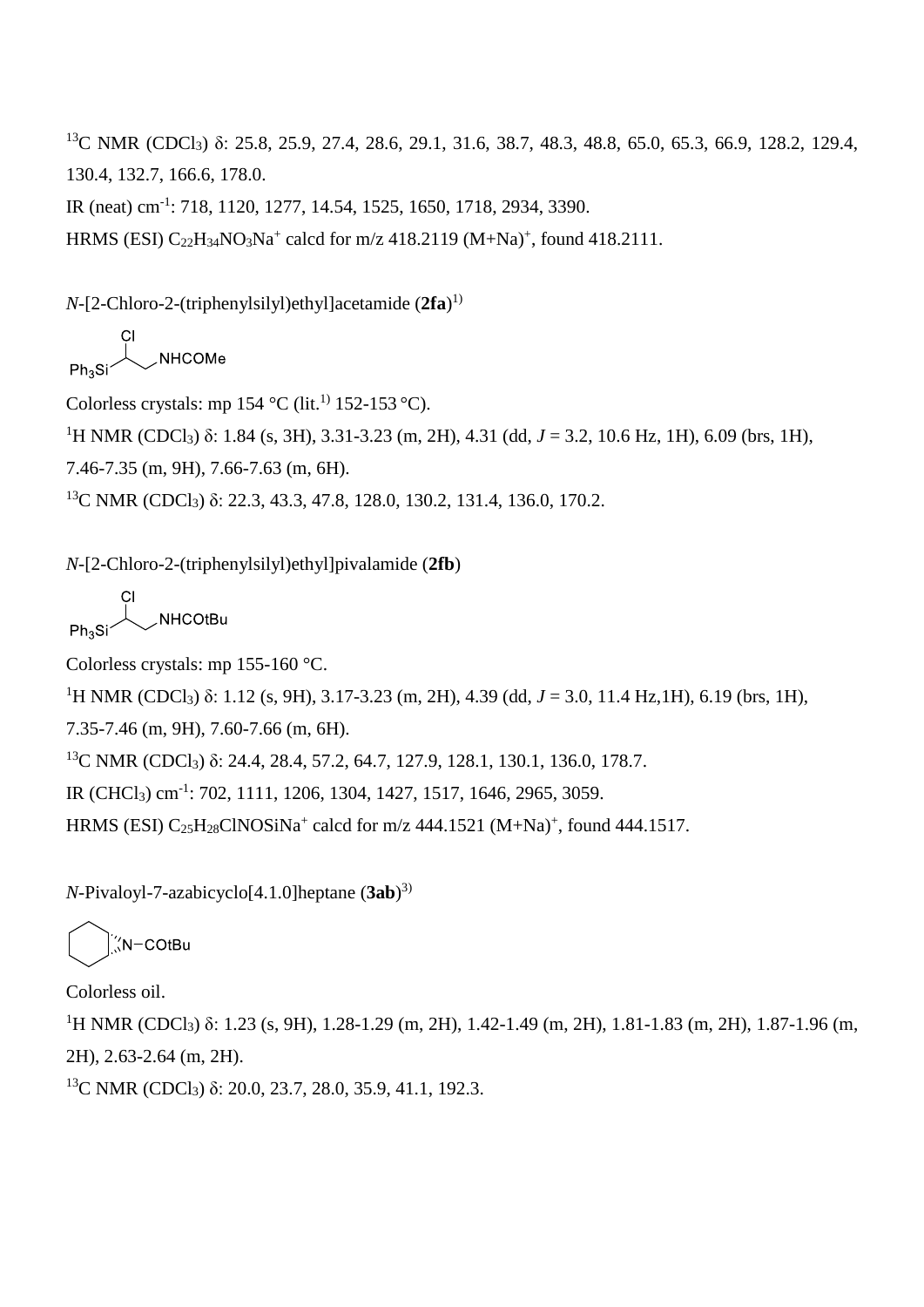(1*R*\*,2*R*\*,6*R*\*)-*N*-Pivaloyl-7-azabicyclo[4.1.0]heptan-2-yl benzoate (**3bb**)

Relative stereochemistry of **3bb** was determined by NOE-experiment of <sup>1</sup>H-NMR. H<sup>1</sup> and H<sup>2</sup> are *trans* because NOE was not observed between them.

$$
H^{\text{OBz}}_{\text{M}}H
$$
\n
$$
H^{\text{OMZ}}_{\text{M}}H
$$

Colorless oil.

<sup>1</sup>H NMR (CDCl<sub>3</sub>) δ: 1.19 (s, 9H), 1.35-1.59 (m, 3H), 1.78-1.92 (m, 3H), 2.72-2.73 (m, 1H), 2.58-2.77 (m, 1H), 5.31 (t, *J* = 5.8 Hz, 1H), 7.36-7.39 (m, 2H), 7.48-7.51 (m, 1H), 7.98-8.01 (m, 2H).

<sup>13</sup>C NMR (CDCl<sub>3</sub>) δ: 15.3, 23.0, 26.2, 27.9, 36.4, 38.2, 41.3, 68.6, 128.4, 129.6, 130.2, 133.0, 165.8, 191.8. IR (neat) cm-1 : 1096, 1151, 1269, 1450, 1710, 2953.

HRMS (ESI)  $C_{18}H_{23}NO_3Na^+$  calcd for m/z 324.1570 (M+Na)<sup>+</sup>, found 324.1565.

2,2-Dimethyl-1-[2-(2-phenethyl)aziridin-1-yl)propan-1-one (**3db**)

$$
\text{tBuCO}_{\text{N}}\text{Fh}
$$

Pale yellow oil.

<sup>1</sup>H NMR (CDCl<sub>3</sub>) δ: 1.23 (s, 9H), 1.66 (m, 1H), 1.93 (d, *J* = 4.5 Hz, 1H), 2.10-2.13 (m, 1H), 2.35 (d, *J* = 4.5 Hz, 1H), 2.46-2.27 (m, 1H), 2.72-2.76 (m, 2H), 7.17-7.21 (m, 3H), 7.27-7.30 (m, 2H). <sup>13</sup>C NMR (CDCl<sub>3</sub>) δ: 27.9, 30.6, 32.7, 33.7, 36.9, 41.2, 126.0, 128.4, 128.4, 141.2, 191.8. IR (neat) cm-1 : 1115, 1162, 1300, 1402, 1466, 1682, 2866, 2965. HRMS (ESI)  $C_{15}H_{21}NONa^{+}$  calcd for m/z 254.1515 (M+Na)<sup>+</sup>, found 254.1508.

8-[1-Pivaloylaziridin-2-yl]octyl benzoate (**3eb**)

NCOtBu

Colorless oil.

BzO.

<sup>1</sup>H NMR (CDCl<sub>3</sub>) δ: 1.24 (s, 9H), 1.29-1.42 (m, 14H), 1.73-1.84 (m, 2H), 1.92 (d, *J* = 4.8 Hz, 1H), 2.35 (d, *J* = 4.8 Hz, 1H), 2.38-2.43 (m, 1H), 7.42-7.45 (m, 2H), 7.53-7.57 (m, 1H), 8.03-8.05 (m, 2H).

<sup>13</sup>C NMR (CDCl<sub>3</sub>) δ: 26.0, 26.3, 38.0, 28.7, 29.2, 29.2, 29.4, 30.4, 32.0, 37.7, 41.2, 65.1, 128,3, 129.5, 130.5, 132.8, 166.7, 191.9.

IR (neat) cm-1 : 1111, 1273, 1457, 1682, 1718, 2858, 2930.

HRMS (ESI)  $C_{22}H_{33}NO_3$  calcd for m/z 382.2353 (M+Na)<sup>+</sup>, found 382.2341.